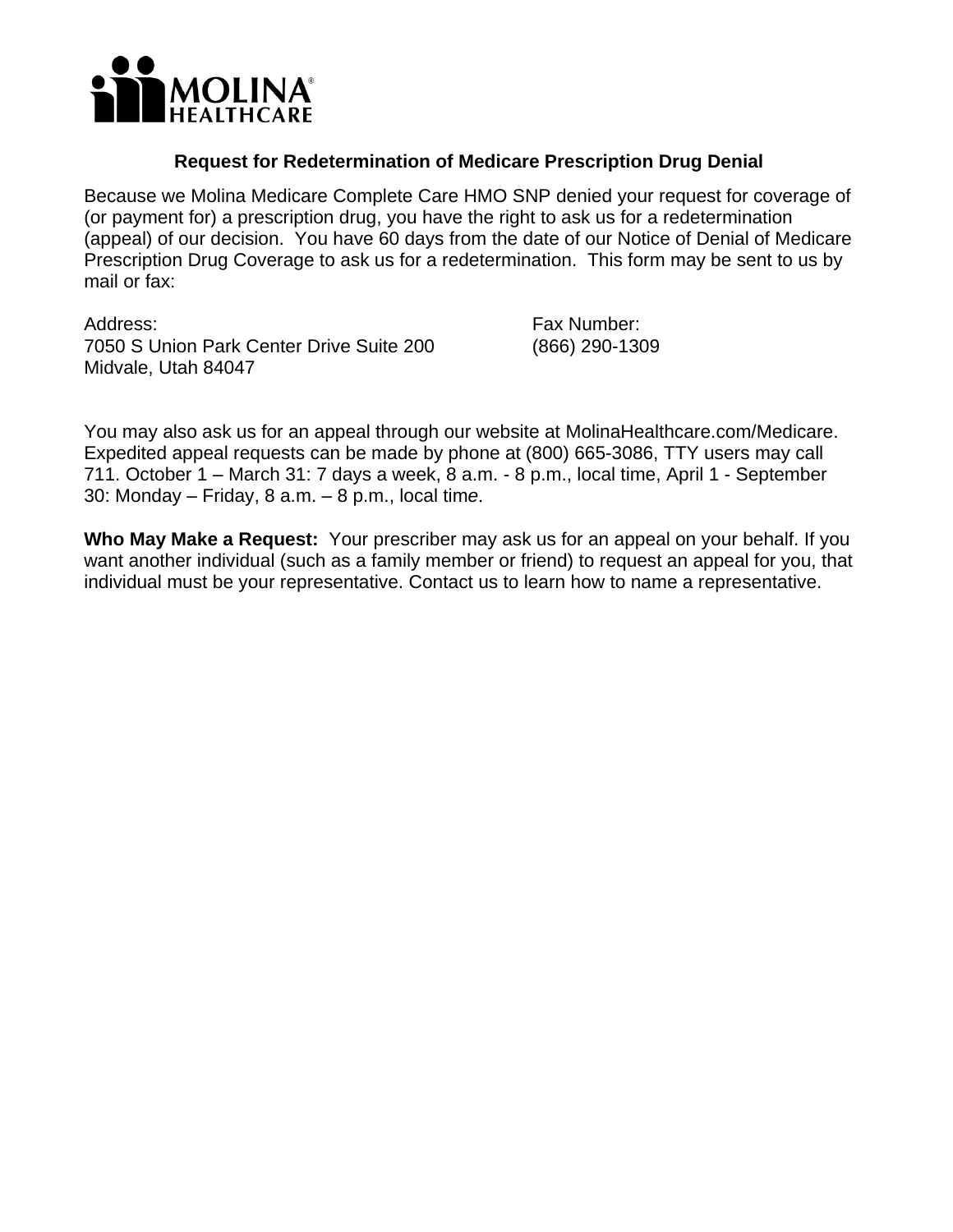| <b>Enrollee's Information</b>                                                                                                                                                                                                                                                                                                                                      |  |                                                                                                                       |  |  |  |
|--------------------------------------------------------------------------------------------------------------------------------------------------------------------------------------------------------------------------------------------------------------------------------------------------------------------------------------------------------------------|--|-----------------------------------------------------------------------------------------------------------------------|--|--|--|
|                                                                                                                                                                                                                                                                                                                                                                    |  |                                                                                                                       |  |  |  |
|                                                                                                                                                                                                                                                                                                                                                                    |  |                                                                                                                       |  |  |  |
|                                                                                                                                                                                                                                                                                                                                                                    |  |                                                                                                                       |  |  |  |
|                                                                                                                                                                                                                                                                                                                                                                    |  |                                                                                                                       |  |  |  |
| Enrollee's Member ID Number _______________________                                                                                                                                                                                                                                                                                                                |  |                                                                                                                       |  |  |  |
| Complete the following section ONLY if the person making this request is not the<br>enrollee:                                                                                                                                                                                                                                                                      |  |                                                                                                                       |  |  |  |
|                                                                                                                                                                                                                                                                                                                                                                    |  |                                                                                                                       |  |  |  |
|                                                                                                                                                                                                                                                                                                                                                                    |  |                                                                                                                       |  |  |  |
|                                                                                                                                                                                                                                                                                                                                                                    |  |                                                                                                                       |  |  |  |
|                                                                                                                                                                                                                                                                                                                                                                    |  |                                                                                                                       |  |  |  |
|                                                                                                                                                                                                                                                                                                                                                                    |  |                                                                                                                       |  |  |  |
| Representation documentation for appeal requests made by someone other than                                                                                                                                                                                                                                                                                        |  |                                                                                                                       |  |  |  |
| enrollee or the enrollee's prescriber:<br>Attach documentation showing the authority to represent the enrollee (a completed<br>Authorization of Representation Form CMS-1696 or a written equivalent) if it was not<br>submitted at the coverage determination level. For more information on appointing<br>a representative, contact your plan or 1-800-Medicare. |  |                                                                                                                       |  |  |  |
|                                                                                                                                                                                                                                                                                                                                                                    |  |                                                                                                                       |  |  |  |
| Prescription drug you are requesting:                                                                                                                                                                                                                                                                                                                              |  |                                                                                                                       |  |  |  |
| Name of drug: ___________________________Strength/quantity/dose: _______________                                                                                                                                                                                                                                                                                   |  |                                                                                                                       |  |  |  |
| Have you purchased the drug pending appeal? $\Box$ Yes $\Box$ No                                                                                                                                                                                                                                                                                                   |  |                                                                                                                       |  |  |  |
| If "Yes":                                                                                                                                                                                                                                                                                                                                                          |  |                                                                                                                       |  |  |  |
| Name and telephone number of pharmacy:                                                                                                                                                                                                                                                                                                                             |  | <u> 1980 - Andrea State Barbara, amerikan personal di sebagai personal di sebagai personal di sebagai personal di</u> |  |  |  |